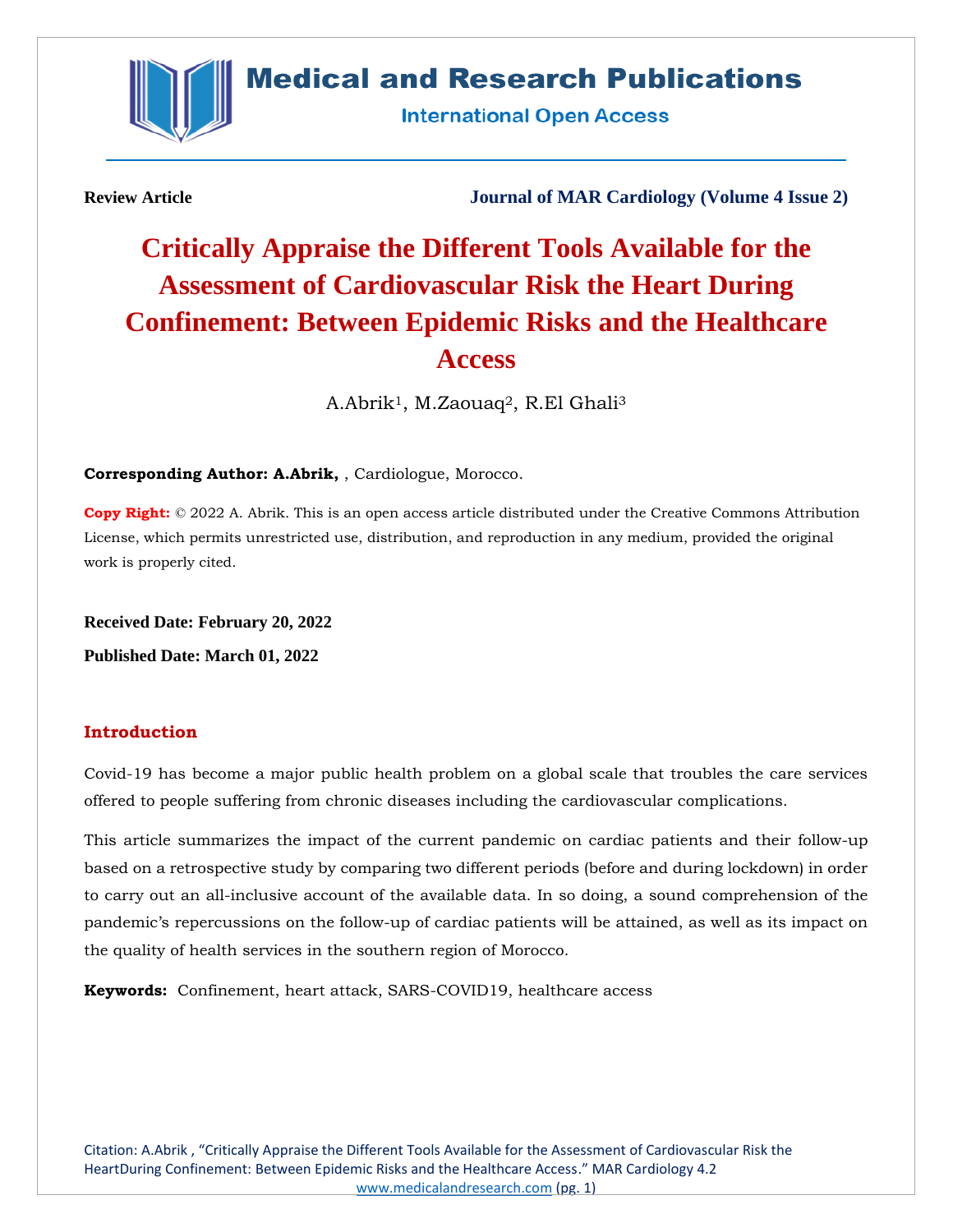#### **Methods**

This is a descriptive, analytical and retrospective study carried out with patients admitted to PHC Boujdour (11,494 patients) over a period going from March 2019 to February 2021 (before and during lockdown)

the criteria for inclusion are as follows:

- Age over 16.
- Patients admitted for a cardiological motive.
- Patients with a Covid infection and/or with cardiac complications.

Patients were selected from the PHC Boujdour medical department databases, consultation and emergency department registers.

### **Results**

We counted 11,494 patients admitted for a heart problem throughout the course of a two years period (pre-COVID and COVID period) in order to verify the impact of this health crisis on Boujdour PHC care services and the entire southern Morocco region.

For every period, the following analyses were conducted:

- The total number of urgent and non-urgent consultations.
- The Total number of hospitalizations.
- The most frequent cardiovascular risk factors.
- The most frequent motives and diagnoses.
- Different complications including death.

Overall, we noticed a substantial drop in the rate of patients who made a consultation related to a cardiological problem (less than 80% in the emergencies, and less than 46% in consultation compared to the pre-COVID period).

• In 2019, during the pre-Covid period, more than 20% of patients representing 9179 individuals declared a heart problem, 80% of which were selected by the emergency department.

Citation: A.Abrik , "Critically Appraise the Different Tools Available for the Assessment of Cardiovascular Risk the HeartDuring Confinement: Between Epidemic Risks and the Healthcare Access." MAR Cardiology 4.2 [www.medicalandresearch.com](http://www.medicalandresearch.com/) (pg. 2)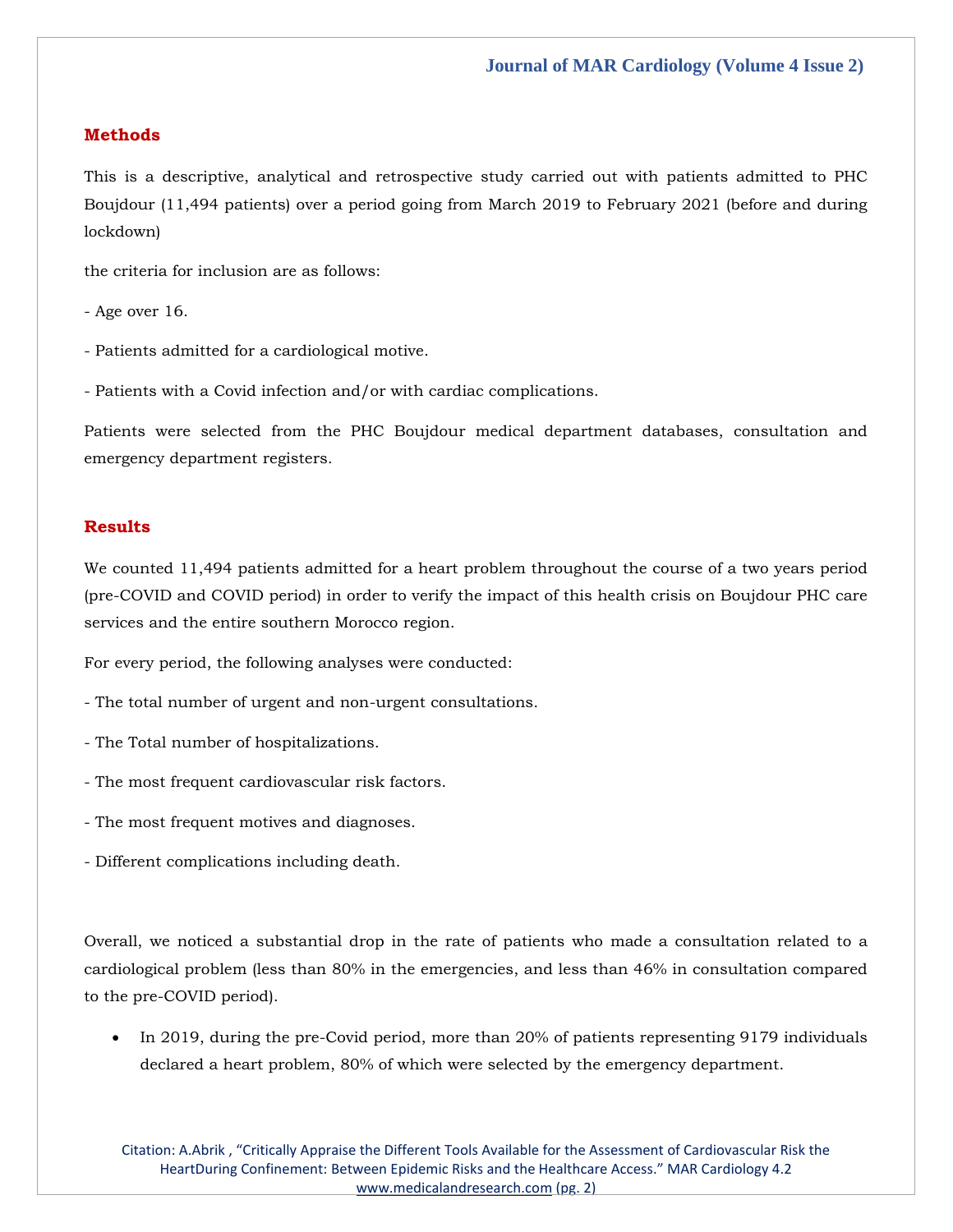- The average age of this population was 61, with age extremes ranging between 20 and 113 years, with a female predomination reaching 60% (Table 1)
- The vast majority of these patients manifested cardiovascular risk factors, of which hypertension and diabetes are the most common by (40%) followed by obesity and smoking.
- Dyspnea and chest pain were the most frequent motives during this period.
- During the same period in 2020, the comparison with the rate of patients who consulted the emergencies for a heart problem shows a remarkable drop of 46% in terms of consultations and 80% in terms of emergencies.
- As for the profile and the risk factors of the patients, we found the same criteria and results. On the other hand, we noticed a slight increase in the number of deaths during the lockdown period (11 deaths), and an increase in the number of patients admitted for pulmonary embolism and deep vein thrombosis with a notable decrease in cases of myocardial infarctions.

Concerning patients with a COVID 19 infection, the total number was 411 (representing 8% of the general population) with a male predominance attaining (59%) and an average age ranging between 18 and 87 years old. In a group of 411 patients, only 16 cases required transfer to intensive care, three of these patients presented cardiac complications throughout the course of their stay (a myocardial infarction, and two cases of pulmonary embolism).

|                                        |                   | Pre-Covid period | <b>During Covid</b> |
|----------------------------------------|-------------------|------------------|---------------------|
| Total number of heart patients         |                   | 9179             | 2315                |
| Number of consultations by appointment |                   | 1112             | 604                 |
| Number of consultations via emergency  |                   | 8067             | 1711                |
| <b>Reason for</b><br>consultation      | Chest pain        | 35%              | 38%                 |
|                                        | Dyspnea           | 39%              | 40%                 |
|                                        | palpitation       | 24%              | 22%                 |
|                                        | syncopee          | 2%               | $0\%$               |
| Cardiovascular risk<br>factors         | Hypertension      | 35%              | 38%                 |
|                                        | <b>Diabetes</b>   | 39%              | 40%                 |
|                                        | smoking           | 24%              | 22%                 |
|                                        | Dyslipidemia      | 20%              | 18 %                |
|                                        | Coronary heredity | 2%               | $0\%$               |
|                                        | Obesity           | 40%              | 38%                 |
| Hospitalization                        | <b>ACS</b>        | 6%               | 15%                 |
| diagnosis                              | Heart failure     | 55%              | 50%                 |

No declaration of chloroquine's side effects was reported.

Citation: A.Abrik , "Critically Appraise the Different Tools Available for the Assessment of Cardiovascular Risk the HeartDuring Confinement: Between Epidemic Risks and the Healthcare Access." MAR Cardiology 4.2 [www.medicalandresearch.com](http://www.medicalandresearch.com/) (pg. 3)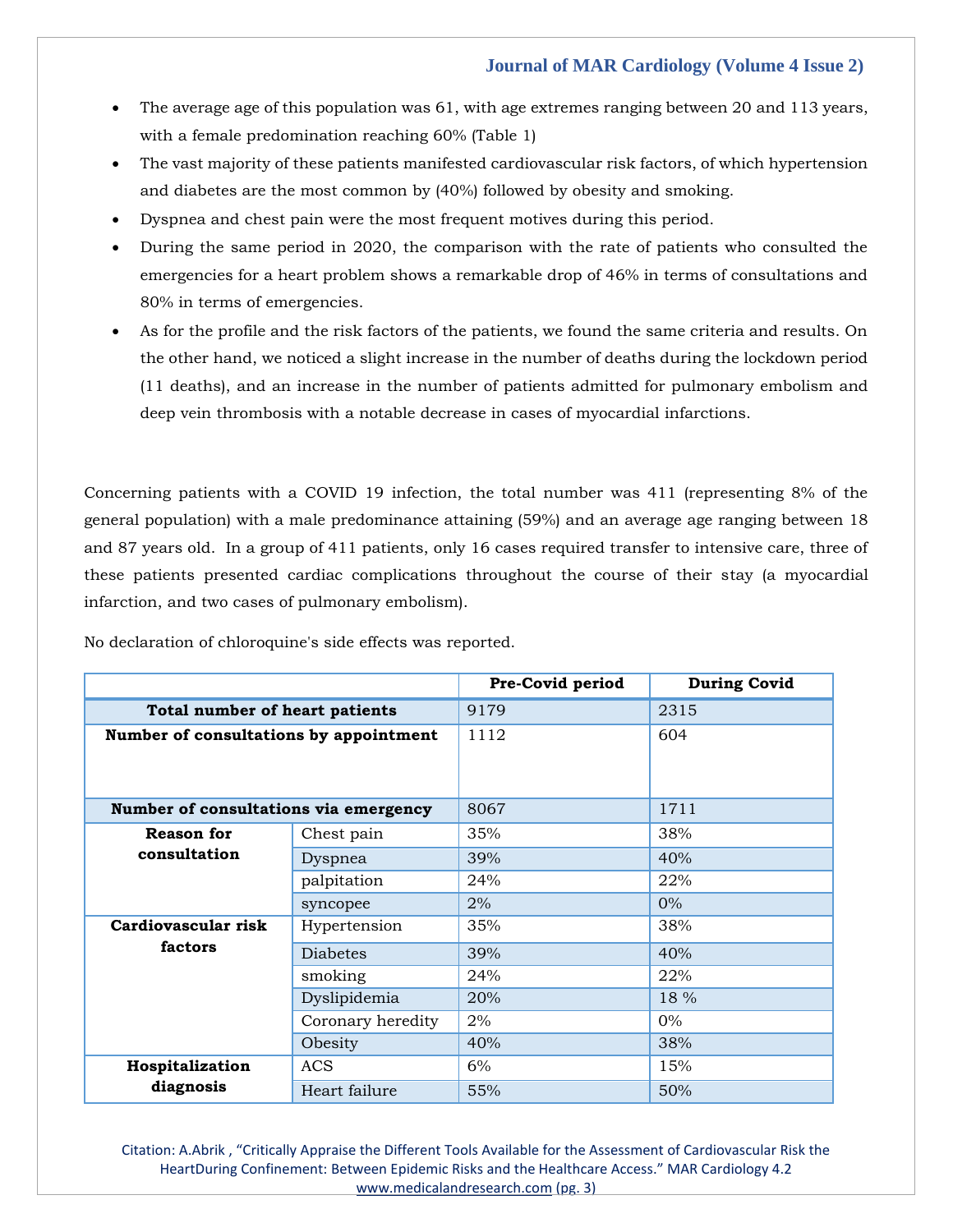|                  | Rhythm disorder         | 29 %     | 11%      |
|------------------|-------------------------|----------|----------|
|                  | Pulmonary<br>embolism   | 2%       | 8%       |
|                  | Deep vein<br>thrombosis | 2%       | 8%       |
|                  | Other                   | 6%       | 8%       |
|                  | Total number            | 49 cases | 46 cases |
| number of deaths |                         | 4 cases  | 11 cases |

**Table 1:** The prevalence of CV risk factors, and hospitalization diagnosis before and during the lockdown.

#### **Discussion**

The current pandemic has entirely altered the hospital sector and redefined various aspects of healthcare services. The confinement and the fear of contagion has contributed to a significant decrease in cases related to myocardial infarction, and even delaying the admission time compared to the pre-COVID period.

The Italian experience, based on a multicentric register, observed a notable decline of patients admitted for a heart attack in emergencies varying from 48 to more than 50% in the case of a myocardial infarction. These changes have occurred even in the last month of 2019, which had a definite impact on mortality, with a relative risk of 3.1 The ramifications on increased cardiac arrests and sudden death at home can also be very significant. Some regions in Italy have reached a rate of almost 200% as far as these criteria are concerned. (2)

It is worth noting that a multicentric register in France showed a substantial decline in admissions to intensive care units from  $4.8 \pm 1.6$  before the health crisis, to  $2.6 \pm 1.5$  patients per day during the confinement ( $p = 0.0006$ ). The authors confirmed a spectacular decrease of acute cardiovascular diseases, and that these patients may suffer from inattention and other serious consequences, with an elevation in cases of outpatient myocardial infarction, mechanical complications, heart failure, and unexplained deaths, among others. (3)

A Spanish study reported drops ranging from 40 to 81% in diagnostic and therapeutic management to capitalize on the risk of increased morbidity and mortality, and suggested that the scientific societies and health authorities should promote infusion therapy appropriately for patients with cardiac crisis. A decline in ACS admissions to CICU has been observed during this period of lockdown, as many patients refuse to be hospitalized, arrive late to the hospital, or die at home. The proportion of STEMI vs NSTEMI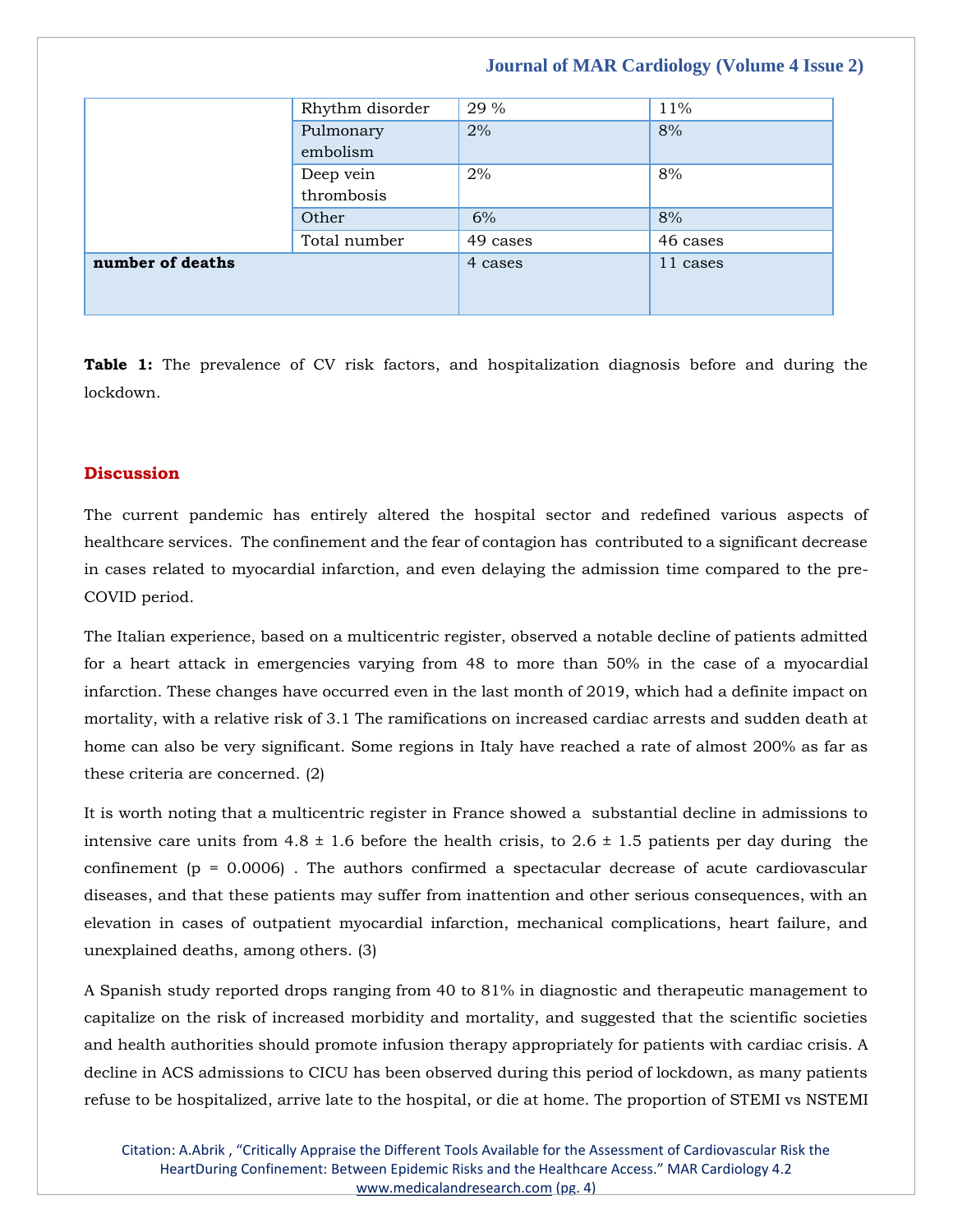increased, indicating that only severe ACS patients, those with very severe symptoms, are admitted to hospitals, while many patients with less severe symptoms prefer to stay at home. Similarly, many heart failure (HF) patients avoid hospitalization regardless of the fact that their clinical condition deteriorates; many ACS patients may have had a late admission to CICU due to a temporary unavailability of ambulances, resulting in delayed or failed revascularization. (4)

For patients with a cardiovascular disease and a COVID-19 infection, there is a high risk of developing serious aftermaths, including death in the above-mentioned countries, yet that wasn't detected in our study sample ( As a matter of fact, 2% of these patients had a cardiac history, but did not report any complications after their infection). (5)

Our study highlights a range of interesting elements connected with the local specificities of the epidemiological profile, along with the importance of taking charge of patients who presented a heart problem during the health crisis. Throughout the process, we observed a gradual increase in the number of deaths and a net decrease in patients admitted for myocardial infarction. Additionally, an overall increase in hospitalizations was detected (more than 2.7%) during lockdown, which seems paradoxical compared to the current epidemiological situation. This inconsistency is explained by the restriction of transfers to level 2 and 3 hospitals, and maintaining the medical services activity dedicated to these patients.

#### **Conclusion**

Ultimately, it is fair to affirm that the world's healthcare systems are all under unbearable pressure due to the current covid-19 pandemic, which strongly affects outpatient activities and the medical care delivered to patients with heart issues.

It is necessary to take into account the repercussions of this pandemic on chronic disease care services, and to draw the attention of the authorities to the vital importance of addressing these constraints to support the public health institutions. More significantly, it is a prerequisite to reinforce the work in the cardiac rehabilitation and catheterization departments in order to compensate for the damage that follows the delay of medical care to successfully deal with this new challenge.

#### **References**

- 1. De Rosa S, Spaccarotella C, Basso C, Calabrò MP, Curcio A, Perrone FP et al. Reduction of hospitalizetions for myocardial infarction in Italy in the COVID-19 era, Eur Heart J. 2020; 41 (22): 2083-2088, https:// doi.org/10.1093/eurheartj/ehaa409
- 2. https://www.medscape.com/viewarticle/929755.
- 3. Huet F, Prieur C, Schurtz G, Gerbaud E, Manzo Silberman S, Vanzetto G et al. One train may hide another: Acute cardiovascular diseases could be neglected because of the COVID-19

Citation: A.Abrik , "Critically Appraise the Different Tools Available for the Assessment of Cardiovascular Risk the HeartDuring Confinement: Between Epidemic Risks and the Healthcare Access." MAR Cardiology 4.2 [www.medicalandresearch.com](http://www.medicalandresearch.com/) (pg. 5)